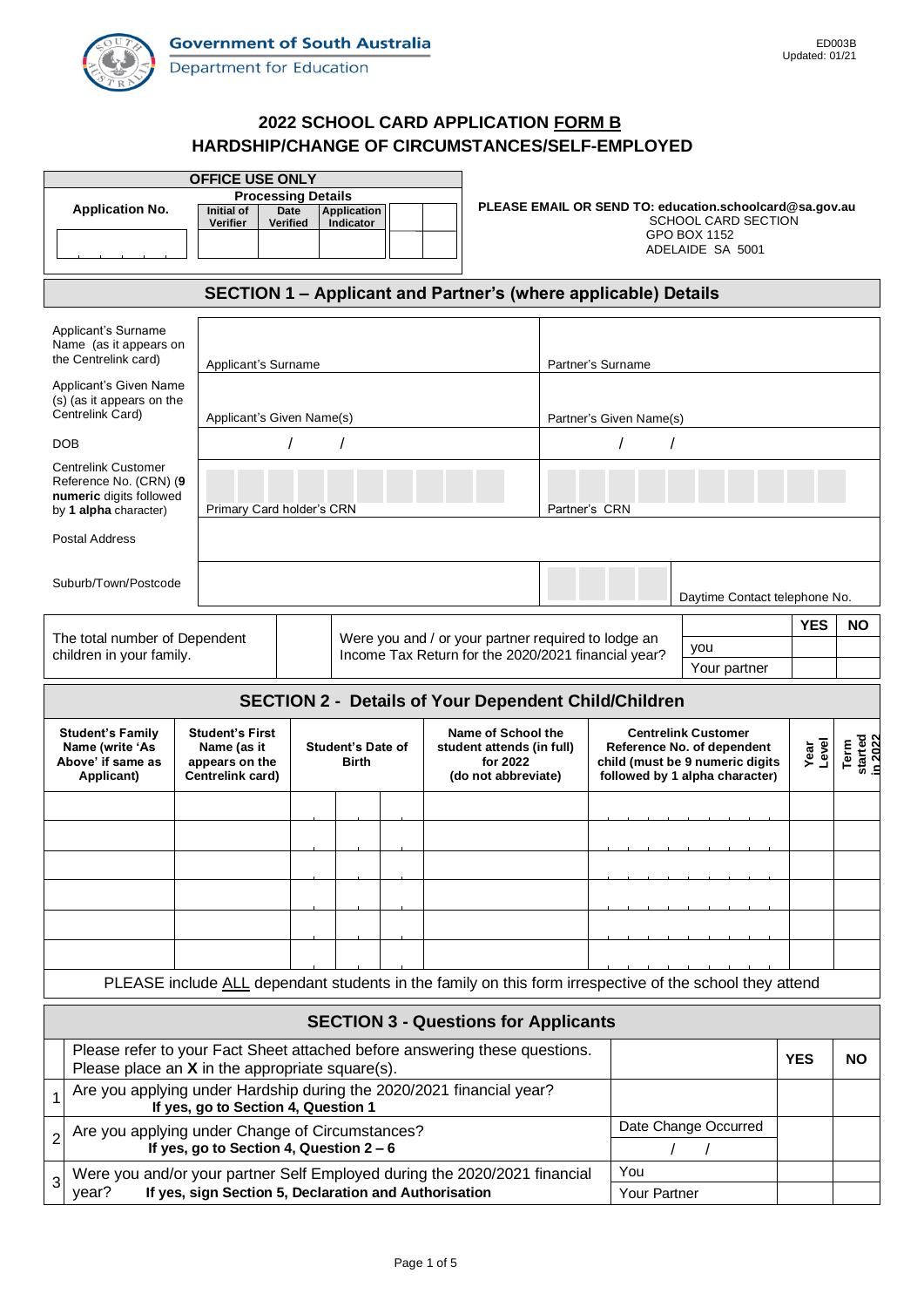Department for Education



| <b>SECTION 4 - Questions for Applicants</b>                                                                                                                                                                                                                                                                |                                                                                                                                                                                                                                                                                      |               |            |            |  |  |  |  |  |  |  |
|------------------------------------------------------------------------------------------------------------------------------------------------------------------------------------------------------------------------------------------------------------------------------------------------------------|--------------------------------------------------------------------------------------------------------------------------------------------------------------------------------------------------------------------------------------------------------------------------------------|---------------|------------|------------|--|--|--|--|--|--|--|
|                                                                                                                                                                                                                                                                                                            | Please refer to the Fact Sheet attached before answering these questions. Please place an X<br>in the appropriate square(s).                                                                                                                                                         | <b>YES</b>    | <b>NO</b>  |            |  |  |  |  |  |  |  |
| <b>Hardship (Refer to Fact Sheet - Hardship Section)</b>                                                                                                                                                                                                                                                   |                                                                                                                                                                                                                                                                                      |               |            |            |  |  |  |  |  |  |  |
| 1                                                                                                                                                                                                                                                                                                          | Did you or your partner have any extraordinary or unexpected expenses during the 2020/2021<br>financial year? If so, please attach the relevant documents detailed in the attached fact sheet.                                                                                       |               |            |            |  |  |  |  |  |  |  |
| Change of Circumstances (Refer to Fact Sheet - Change of Circumstances Section)                                                                                                                                                                                                                            |                                                                                                                                                                                                                                                                                      |               |            |            |  |  |  |  |  |  |  |
|                                                                                                                                                                                                                                                                                                            |                                                                                                                                                                                                                                                                                      | You           |            |            |  |  |  |  |  |  |  |
|                                                                                                                                                                                                                                                                                                            | Did you or your partner cease employment before 28 February 2022?<br>If so, at exactly what date did you or your partner cease work?                                                                                                                                                 | Date ceased   | $\prime$   | $\prime$   |  |  |  |  |  |  |  |
| 2                                                                                                                                                                                                                                                                                                          | Please attach the relevant documents as detailed in the attached fact sheet.                                                                                                                                                                                                         | Your Partner  |            |            |  |  |  |  |  |  |  |
|                                                                                                                                                                                                                                                                                                            |                                                                                                                                                                                                                                                                                      | Date ceased   | $\sqrt{2}$ | $\sqrt{ }$ |  |  |  |  |  |  |  |
|                                                                                                                                                                                                                                                                                                            |                                                                                                                                                                                                                                                                                      | You           |            |            |  |  |  |  |  |  |  |
| 3                                                                                                                                                                                                                                                                                                          | Did you and/or your partner commence self-employment after 1 July 2021?<br>If so, at exactly what date did this occur?                                                                                                                                                               | Date occurred | $\prime$   | $\sqrt{ }$ |  |  |  |  |  |  |  |
|                                                                                                                                                                                                                                                                                                            | Please attach the relevant documents as detailed in the attached fact sheet.                                                                                                                                                                                                         | Your partner  |            |            |  |  |  |  |  |  |  |
|                                                                                                                                                                                                                                                                                                            |                                                                                                                                                                                                                                                                                      | Date occurred | $\prime$   | $\prime$   |  |  |  |  |  |  |  |
| 4                                                                                                                                                                                                                                                                                                          | Did you separate from your partner in the 2020/2021 financial year or prior to 28 February<br>2022? If so, at exactly what date did you separate?                                                                                                                                    |               |            |            |  |  |  |  |  |  |  |
|                                                                                                                                                                                                                                                                                                            | Please attach the relevant documents as detailed in the attached fact sheet.                                                                                                                                                                                                         |               | $\prime$   | $\prime$   |  |  |  |  |  |  |  |
| 5                                                                                                                                                                                                                                                                                                          | Did a child/children return to your care after 1 July 2021 or prior to 28 February 2022?<br>If so, please attach the relevant documents as detailed in the attached fact sheet                                                                                                       |               |            |            |  |  |  |  |  |  |  |
|                                                                                                                                                                                                                                                                                                            | Have you recently re-located from interstate? If so, exactly what date did you arrive in South<br>Australia?                                                                                                                                                                         |               |            |            |  |  |  |  |  |  |  |
| 6                                                                                                                                                                                                                                                                                                          | Please attach the relevant documents as detailed in the attached fact sheet If so, at exactly<br>what date did you re-locate to South Australia? If so, please attach the relevant documents as<br>detailed in the attached fact sheet                                               |               |            |            |  |  |  |  |  |  |  |
| <b>SECTION 5- Declaration and Authorisation</b>                                                                                                                                                                                                                                                            |                                                                                                                                                                                                                                                                                      |               |            |            |  |  |  |  |  |  |  |
| 1.                                                                                                                                                                                                                                                                                                         | I declare that my family's gross income for the 2020/2021 financial year or gross weekly income as at 28<br>February 2022 is within the School Card income limits for the number of dependent children and that the<br>information provided in this application is true and correct. |               |            |            |  |  |  |  |  |  |  |
| 2.                                                                                                                                                                                                                                                                                                         | I declare that I have completed all relevant sections of the application and attached appropriate documentation to<br>support your application.                                                                                                                                      |               |            |            |  |  |  |  |  |  |  |
| 3.                                                                                                                                                                                                                                                                                                         | I declare that I, and my partner (where applicable) have been invoiced for the above listed student(s) school fees.                                                                                                                                                                  |               |            |            |  |  |  |  |  |  |  |
| 4.                                                                                                                                                                                                                                                                                                         | I declare that I have completed and signed the Income Confirmation Authorisation as outlined in Appendix A.                                                                                                                                                                          |               |            |            |  |  |  |  |  |  |  |
|                                                                                                                                                                                                                                                                                                            | <b>Signature of Applicant:</b>                                                                                                                                                                                                                                                       | / 2022        |            |            |  |  |  |  |  |  |  |
|                                                                                                                                                                                                                                                                                                            | <b>Signature of Partner:</b>                                                                                                                                                                                                                                                         | / 2022        |            |            |  |  |  |  |  |  |  |
| School Card is administered by the Department for Education. Additional information is available at www.sa.gov.au<br>or contact the School Card Section on free call 1800 672 758 or education.schoolcard@sa.gov.au<br>Please Note: Applications for the 2022 School Card Scheme close 25th November 2022. |                                                                                                                                                                                                                                                                                      |               |            |            |  |  |  |  |  |  |  |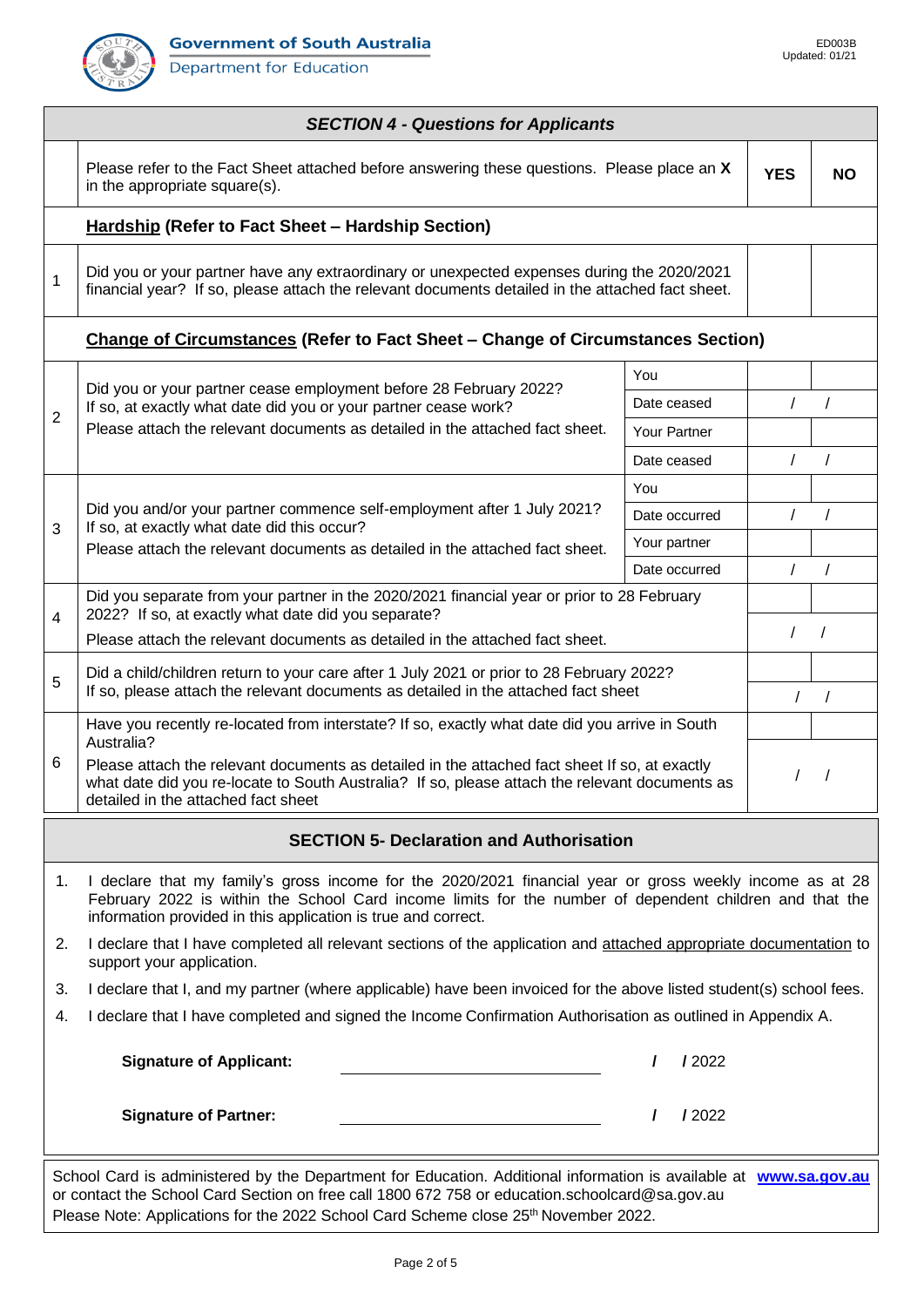

# **2022 SCHOOL CARD FACT SHEET FORM B HARDSHIP/CHANGE OF CIRCUMSTANCES/SELF-EMPLOYED**

### Eligibility Income Limits

The income limits applied to determine eligibility are available at [www.sa.gov.au,](http://www.sa.gov.au/) your child(ren)'s school or by contacting the School Card Section on 1800 672 758 or education.schoolcard@sa.gov.au.

Please Note: Different eligibility income limits may apply for students attending a Government or a Non-Government school.

Eligibility for School Card assistance is dependent upon the combined family gross income for the 2020/2021 financial year being within the School Card income limits (as shown above):

The combined gross family income for the applicant and partner(where applicable) includes:

- Gross salaries, wages and allowances from an employer(s)
- Taxable Centrelink pensions, benefits and allowances
- Non-taxable or Tax-exempt pensions and benefits (eg Disability Support Pension, Carers Pension)
- Gross interest and dividends
- Benefits from the Department of Veteran's Affairs
- Supplementary income as identified in the Supplementary tax return
- Fringe benefits (e.g. provision of a car, entertainment expenses)
- Foreign income including pensions and employment
- Business/Partnership income from self-employment (includes depreciation)

Gross income does not include any amounts received for:

- The TPI component of your Department of Veteran's Affairs benefits
- Family Tax Benefits parts A and B
- Child maintenance payments
- Carer Allowance

The ED003B form is for specific applicants who wish to apply for School Card under the following provisions:

#### **1. Hardship**

Where the applicant(s) are over the School Card limits but have experienced hardship in the 2020/2021 financial year which has resulted in the family's average weekly gross income being within the School Card income limits the applicant can apply on hardship grounds. Assessment under hardship will deduct any expenditure from the family gross income which is considered either extraordinary or unavoidable during the 2020/2021 financial year.

Extraordinary and unavoidable expenses include the following:

- Out of pocket medical and/or dental expenses (actual cost after insurance, Health Fund or Medicare claims have been deducted)
- Expense for caring for a person with a disability including cost of respite care
- Travel and accommodation expenses incurred by families for ongoing medical treatment
- Other expenses of an extraordinary or unavoidable nature (eg funeral expenses)

Extraordinary and unavoidable expenses do not include the following:

- Mortgage/rent
- Materials & Services Charges and other educational expenses
- Motor vehicle expenses
- Child support/maintenance expenses
- General living expenses (including food, clothing, recreation, repairs, local government rates and taxes, power, water and telephone)
- Financial services expenses (eg hire purchase repayments)
- One-off expenses for replacement of household items (eg refrigerator, hot water service, washing machine)
- Private health insurance premiums
- Loss from business ventures or investments where primary source of income is from salary/wages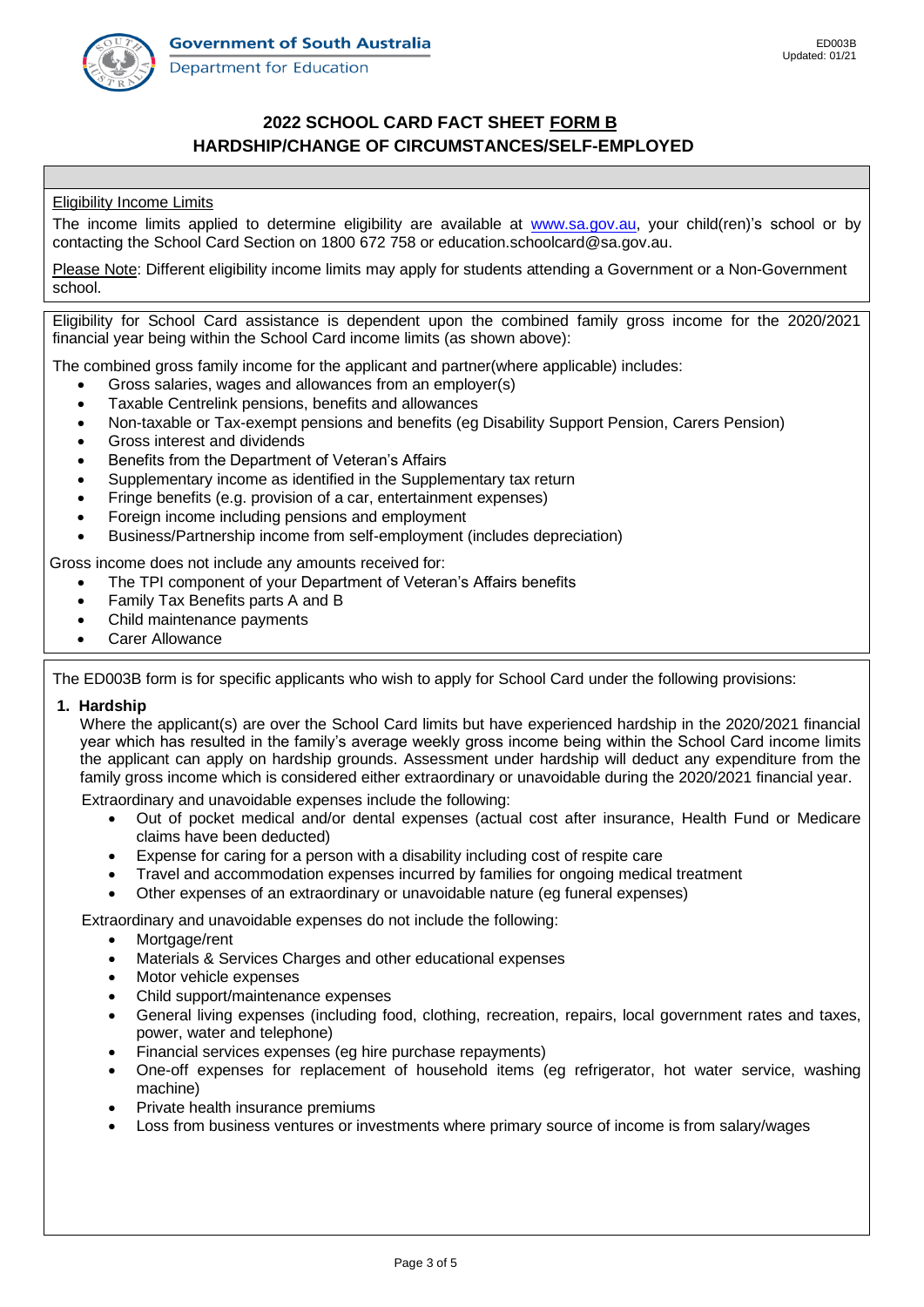

#### Application Process

Applicants applying under Hardship must forward copies of the following documents to the School Card Section:

- A completed ED003B application form
- A copy of the applicant and applicant's partner (where applicable) 2020/2021 Full Individual Tax Return as provided to the Australian Taxation Office (ATO) **not** Notice of Assessment/Taxation Estimates or Electronic Lodgement Declaration.
- Details (including copies of receipts) of extraordinary and unavoidable expenses which occurred during the 2020/2021 financial year.

### **2. Change of Circumstances**

Applicants can apply under change of financial circumstances where they have experienced a significant change during the 2020/2021 financial year or during the period 1 July 2021 to 28 February 2022 inclusive, which has resulted in the family's average weekly gross income being within the School Card income limits based on the number of dependent children.

A significant change of circumstances will include:

- ceasing employment
- a reduction in the number of hours employed
- a change of marital/family circumstances
- a child/children came into your care
- commencing self employment
- re-locating from interstate

#### Application Process

Applicants applying under the Change of Circumstances criteria must forward to the School Card Section the following relevant documentation:

- A completed ED003B application form
- Documentation detailing the change in financial circumstances
- Copies of documents (eg. payslips) which detail the family's gross weekly income from 1 July 2021, or date the circumstances changed, to 28 February 2022 inclusive.
- A Centrelink Income Statement showing any taxable and non-taxable Centrelink income received (e.g. Parenting Payment, Newstart, Disability Support Pension, Carer's Pension, etc.)
- If self employed, copies of a financial statement which details the income and expenses of the business from 1 July 2021 up to 28 February 2022.

**NOTE**: Applications under the change of circumstance criteria are assessed on the average weekly family gross income from 1 July 2021, or the date the circumstances changed, to 28 February 2022.

## **3. Self-Employed**

Applicants who were self employed or had partners who were self-employed during the 2020/2021 financial year must apply for School Card on an ED003B application form.

The following information for both the applicant and his/her partner (if applicable) must be attached to the completed ED003B application form for the 2020/2021 financial year:

- Copies of the Full and complete individual income taxation returns(s) as provided to the ATO (**not** Notice of Assessment/Taxation Estimates or Electronic lodgment Declaration/s.
- Copies of the Business/Partnership taxation return(s)
- A copy of the Business/Partnership Profit and Loss Statement(s)
- A copy of the Business/Partnership depreciation schedule
- A copy of the Centrelink PAYG payment summary showing any non-taxable Centrelink income received

All completed ED003B application forms and the supporting documentation must be sent to the School Card Section for processing at: [education.schoolcard@sa.gov.au](mailto:education.schoolcard@sa.gov.au) or School Card Section

GPO Box 1152 ADELAIDE SA 5001

School Card is administered by the Department for Education. Additional information is available at www.sa.gov.au or contact the School Card Section on free call 1800 672 758 or educaiton.schoolcard@sa.gov.au Please Note: Applications for the 2022 School Card Scheme close 25<sup>th</sup> November 2022.